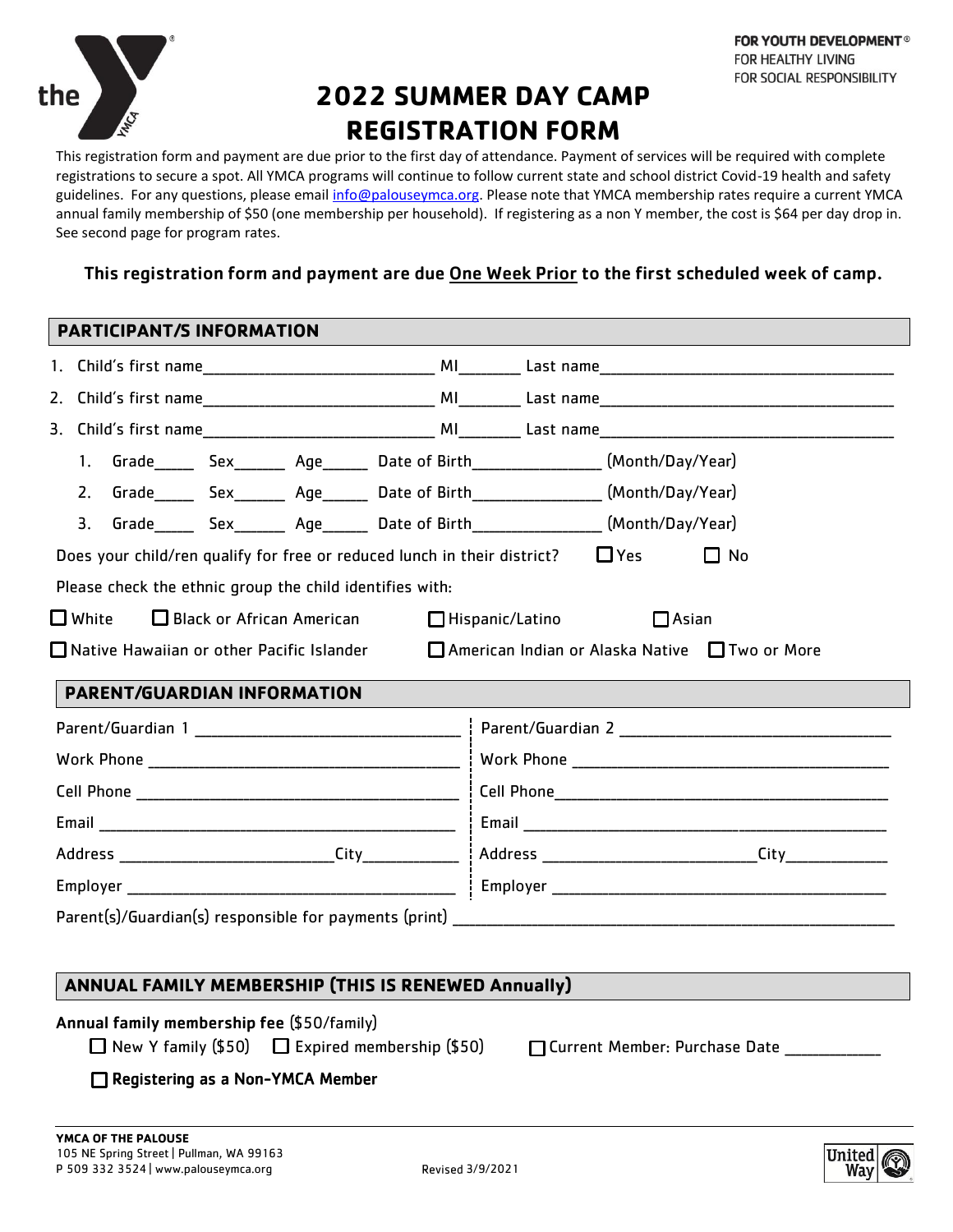#### **ENROLLMENT**

Please review the registration options below and mark each box appropriately. If paying for full 10 week summer program all at once, there is a 10% upfront discount applied to the first child. For those with multiple children in the household between 5 and 12 years old in Kindergarten – 5th Grade, we offer a multi child discount of 25% off registration for additional registered siblings. Financial assistance is also available for those who qualify. Contact the Y office at [info@palouseymca.org](mailto:info@palouseymca.org) for details.

# YES, I would like a 10% Discount applied for one time upfront payment for the full 10 week summer day camp.  $\Box$  I would like to apply for financial assistance.

Select Type of Enrollment: (Financial Assistance and Sibling discounts will apply to those who qualify)

## YMCA Membership Rates (PER WEEK)

### Non-Y Member Rates (Excludes \$50 annual YMCA Family Membership Fee)

### **Early Drop/Late Pick-up Option:** \$5 per youth/per day  $[# \text{ of Days} \qquad x # \text{ of Youth} \qquad = $ \qquad ]$

This option allows for a 7:30 AM Sign-in/5:30 PM Sign-out, otherwise regular check-in/check out times are between 7:45 AM and 5:15 PM. (Note: Available discount for this option only includes financial assistance)

Please specify your desired schedule in the table below.

|                                    |   |              | W1 June<br>$14 - 17$ |   |   |   |   | W <sub>2</sub> June<br>$20 - 24$ |   |   |   |              | W3 June 27 -<br>July 1      |              |   |   |   | W4 July<br>$5 - 8$    |             |   |   |    | W5 July<br>$11 - 15$  |   |   |
|------------------------------------|---|--------------|----------------------|---|---|---|---|----------------------------------|---|---|---|--------------|-----------------------------|--------------|---|---|---|-----------------------|-------------|---|---|----|-----------------------|---|---|
| <b>Full Time</b><br>$(Mark X)$ ->  |   |              |                      |   |   |   |   |                                  |   |   |   |              |                             |              |   |   |   |                       |             |   |   |    |                       |   |   |
| <b>Part Time</b><br>(Mark Days) -> |   | $\mathbf{T}$ | W                    | T | F | M | т | W                                | T | F | M | $\mathbf{T}$ | W                           |              | F |   | т | W                     | $\mathbf T$ | F | M | T. | W                     | T | F |
|                                    |   |              | W6 July<br>$18 - 22$ |   |   |   |   | W7 July<br>$25 - 29$             |   |   |   |              | <b>W8 August</b><br>$1 - 5$ |              |   |   |   | W9 August<br>$8 - 12$ |             |   |   |    | W10 August<br>15 - 19 |   |   |
| <b>Full Time</b><br>$(Mark X)$ ->  |   |              |                      |   |   |   |   |                                  |   |   |   |              |                             |              |   |   |   |                       |             |   |   |    |                       |   |   |
| <b>Part Time</b><br>(Mark Days) -> | M | T            | W                    | T | F | M | т | W                                | T | F | M | $\mathbf{T}$ | W                           | $\mathsf{T}$ | F | M | т | W                     | T.          | F | M | T  | W                     |   | F |

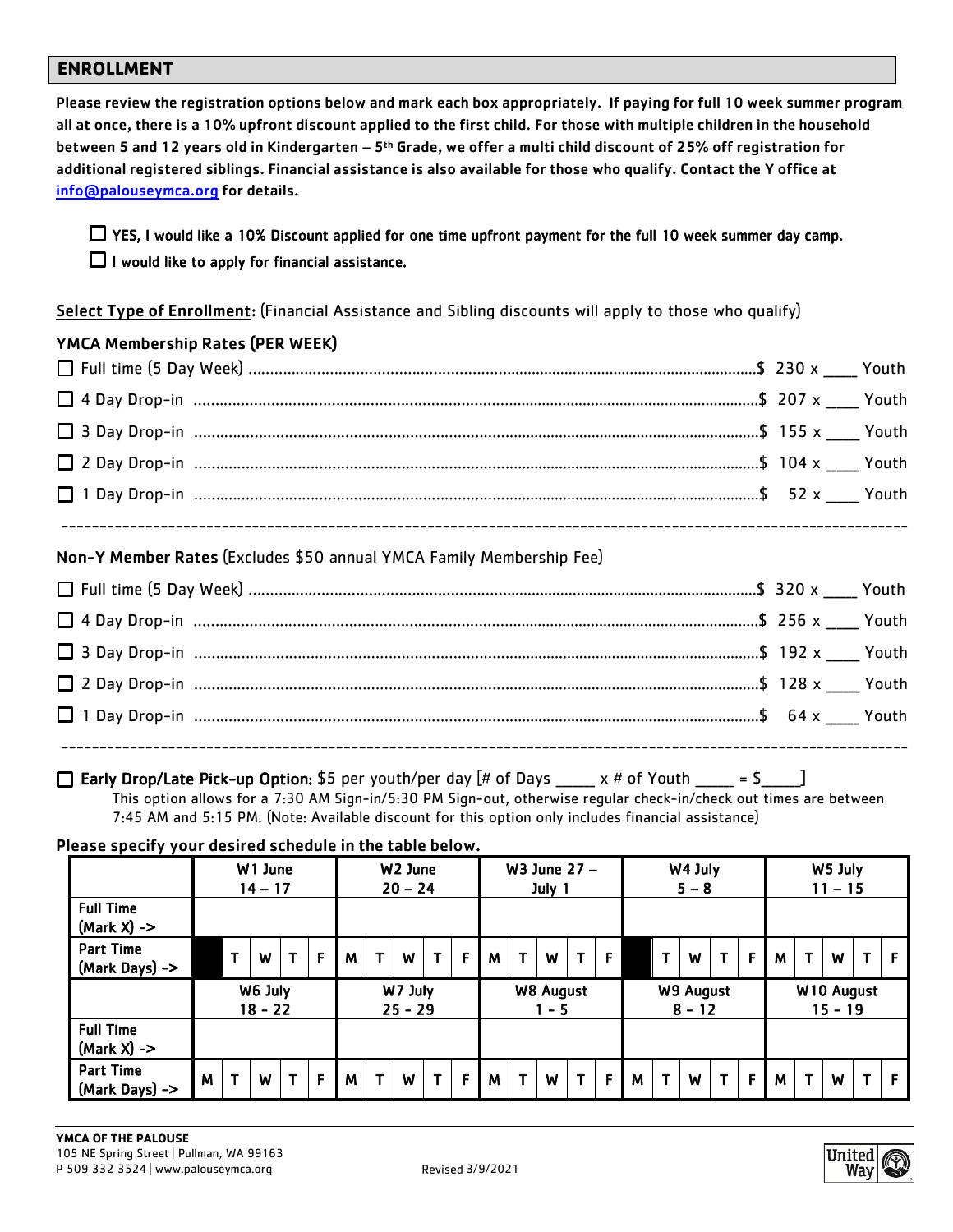### **EMERGENCY INFORMATION**

| Persons other than parent/guardian who may pick up child: |  |
|-----------------------------------------------------------|--|
|                                                           |  |
|                                                           |  |
|                                                           |  |
|                                                           |  |
|                                                           |  |

\_\_\_\_\_\_\_\_\_\_\_\_\_\_\_\_\_\_\_\_\_\_\_\_\_\_\_\_\_\_\_\_\_\_\_\_\_\_\_\_\_\_\_\_\_\_\_\_\_\_\_\_\_\_\_\_\_\_\_\_\_\_\_\_\_\_\_\_\_\_\_\_\_\_\_\_\_\_\_\_\_\_\_\_\_\_\_\_\_\_\_\_\_\_\_\_\_\_\_\_\_\_\_\_\_\_\_\_\_\_\_\_\_\_\_\_\_\_\_\_\_\_\_\_\_\_\_\_\_\_\_\_\_\_\_\_\_\_\_\_\_\_\_\_\_\_\_\_\_\_

\_\_\_\_\_\_\_\_\_\_\_\_\_\_\_\_\_\_\_\_\_\_\_\_\_\_\_\_\_\_\_\_\_\_\_\_\_\_\_\_\_\_\_\_\_\_\_\_\_\_\_\_\_\_\_\_\_\_\_\_\_\_\_\_\_\_\_\_\_\_\_\_\_\_\_\_\_\_\_\_\_\_\_\_\_\_\_\_\_\_\_\_\_\_\_\_\_\_\_\_\_\_\_\_\_\_\_\_\_\_\_\_\_\_\_\_\_\_\_\_\_\_\_\_\_\_\_\_\_\_\_\_\_\_\_\_\_\_\_\_\_\_\_\_\_\_

\_\_\_\_\_\_\_\_\_\_\_\_\_\_\_\_\_\_\_\_\_\_\_\_\_\_\_\_\_\_\_\_\_\_\_\_\_\_\_\_\_\_\_\_\_\_\_\_\_\_\_\_\_\_\_\_\_\_\_\_\_\_\_\_\_\_\_\_\_\_\_\_\_\_\_\_\_\_\_\_\_\_\_\_\_\_\_\_\_\_\_\_\_\_\_\_\_\_\_\_\_\_\_\_\_\_\_\_\_\_\_\_\_\_\_\_\_\_\_\_\_\_\_\_\_\_\_\_\_\_\_\_\_\_\_\_\_\_\_\_\_\_\_\_\_\_\_

\_\_\_\_\_\_\_\_\_\_\_\_\_\_\_\_\_\_\_\_\_\_\_\_\_\_\_\_\_\_\_\_\_\_\_\_\_\_\_\_\_\_\_\_\_\_\_\_\_\_\_\_\_\_\_\_\_\_\_\_\_\_\_\_\_\_\_\_\_\_\_\_\_\_\_\_\_\_\_\_\_\_\_\_\_\_\_\_\_\_\_\_\_\_\_\_\_\_\_\_\_\_\_\_\_\_\_\_\_\_\_\_\_\_\_\_\_\_\_\_\_\_\_\_\_\_\_\_\_\_\_\_\_\_\_\_\_\_\_\_\_\_\_\_\_\_\_\_

child's name related to conditions.

Does your child have an IEP, IHP, 504 Plan, IFSP, etc.?

Please share any additional information you would like the Y staff to have

#### **RELEASE AGREEMENT**

#### 1. Permissions: I give my permission for my child/ren to:

- a. be transported in an authorized vehicle from the Y and attend all field trips. While in the YMCA's care, YMCA staff and volunteers will not transport a child in a private vehicle without the parent's specific permission.
- b. use all play equipment and participate in all Y activities, including swimming.
- c. be given emergency treatment by qualified YMCA staff.
- d. use hand sanitizer when hand washing facilities are unavailable.
- e. have a staff person help my child apply sunscreen and/or insect repellent.
- f. be transported by ambulance or staff car to an emergency center for treatment.
- 2. In the event that I cannot be contacted, I further consent to the medical, surgical, hospital care, treatment, and procedures to be performed for my child by a licensed physician or hospital when deemed immediately necessary or advisable by the physician to safequard my child's health.
- 3. I will be responsible for all fees accumulated as a result of my child's registration and participation in YMCA programs. I understand that all fees are payable in advance and that program participation will be denied if payments are past due. All past due accounts will be referred to collections.
- 4. I give permission for my child to be photographed for use in media and promotions of YMCA programs. <mark>To <u>opt out</u> (Do not</mark> allow pictures of my child/ren) please initial here:
- 
- 5. I have access to the Parent Handbook and understand the program's policies and fees. 6. I give my permission for my child to go on supervised field trips with the YMCA's Programs.
- 
- 7. I give permission for my child to participate in all activities, including swimming, to be supervised by YMCA staff or qualified lifequards. If I do not want my child to participate, I will give written notice.
- 8. To the best of my knowledge, my child is in good health and is NOT showing any symptoms of illness, including an elevated body temperature. If my child shows any symptoms of illness, including an elevated body temperature, the YMCA will contact me, or my approved emergency contacts if I am not available, requiring immediate pick up. In the event any child or staff is sent home due to illness, parents will be notified.
- 9. I understand that while the Y will do what they can to minimize risk of exposure to COVID-19, avoiding risk can not be guaranteed. Thus by registering my child/ren and having them attend the day camp program, as their parent/guardian, I the undersigned, assume all risk and liability.